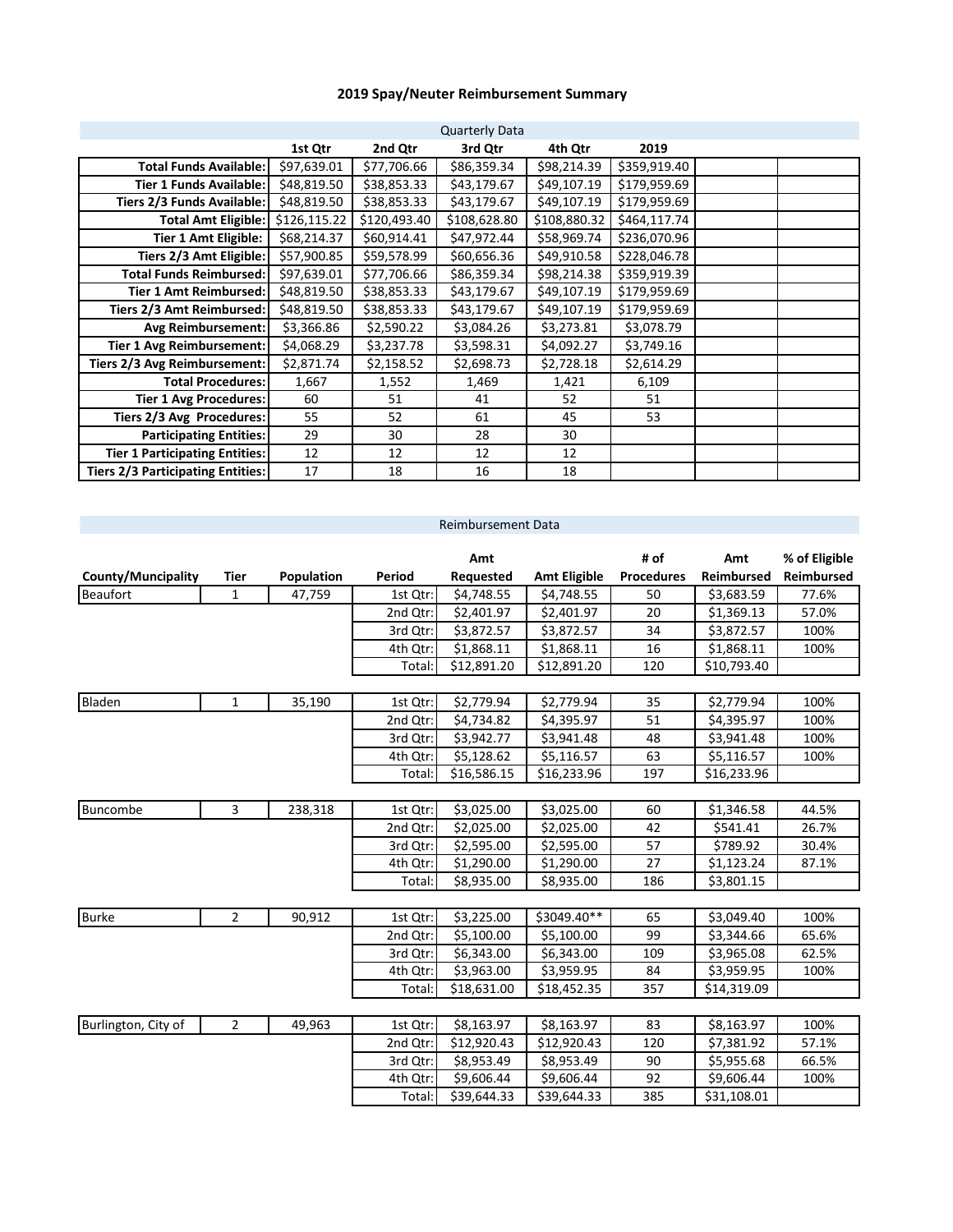| Cabarrus   | 3              | 178,011 | 1st Qtr: | \$905.00    | \$905.00    | 19  | \$571.61    | 63.2% |
|------------|----------------|---------|----------|-------------|-------------|-----|-------------|-------|
|            |                |         | 2nd Qtr: | \$880.00    | \$880.00    | 17  | \$290.17    | 33.0% |
|            |                |         | 3rd Qtr: | \$970.00    | \$970.00    | 20  | \$368.64    | 38.0% |
|            |                |         | 4th Qtr: | \$890.00    | \$890.00    | 20  | \$890.00    | 100%  |
|            |                |         | Total:   | \$3,645.00  | \$3,645.00  | 76  | \$2,120.42  |       |
|            |                |         |          |             |             |     |             |       |
| Caldwell   | $\overline{2}$ | 83,029  | 1st Qtr: | \$6,205.00  | \$6,205.00  | 134 | \$6,205.00  | 100%  |
|            |                |         | 2nd Qtr: | \$5,665.00  | \$5,665.00  | 125 | \$4,622.60  | 81.6% |
|            |                |         | 3rd Qtr: | \$6,140.00  | \$6,140.00  | 130 | \$5,181.24  | 84.4% |
|            |                |         | 4th Qtr: | \$0.00      | \$0.00      | 0   | \$0.00      | 0%    |
|            |                |         | Total:   | \$18,010.00 | \$18,010.00 | 389 | \$16,008.84 |       |
|            |                |         |          |             |             |     |             |       |
| Chowan     | 1              | 14,793  | 1st Qtr: | \$2,729.00  | \$2,729.00  | 34  | \$2,729.00  | 100%  |
|            |                |         | 2nd Qtr: | \$2,972.00  | \$2,972.00  | 32  | \$2,972.00  | 100%  |
|            |                |         | 3rd Qtr: | \$2,985.00  | \$2,748.69  | 26  | \$2,748.69  | 100%  |
|            |                |         | 4th Qtr: | \$6,040.00  | \$5,620.60  | 56  | \$5,620.60  | 100%  |
|            |                |         | Total    | \$14,726.00 | \$14,070.29 | 148 | \$14,070.29 |       |
|            |                |         |          |             |             |     |             |       |
| Cumberland | $\mathbf{1}$   | 319,431 | 1st Qtr: | \$0.00      | \$0.00      | 0   | \$0.00      | 0%    |
|            |                |         | 2nd Qtr: | \$0.00      | \$0.00      | 0   | \$0.00      | 0.0%  |
|            |                |         | 3rd Qtr: | \$279.50    | \$279.50    | 3   | \$78.54     | 28.1% |
|            |                |         | 4th Qtr: | \$2,945.00  | \$2,945.00  | 42  | \$975.26    | 33.1% |
|            |                |         | Total:   | \$3,224.50  | \$3,224.50  | 45  | \$1,053.80  |       |
|            |                |         |          |             |             |     |             |       |
| Dare       | $\overline{2}$ | 33,920  | 1st Qtr: | \$258.00    | \$258.00    | 4   | \$258.00    | 100%  |
|            |                |         | 2nd Qtr: | \$245.00    | \$245.00    | 4   | \$245.00    | 100%  |
|            |                |         | 3rd Qtr: | \$119.00    | \$119.00    | 2   | \$119.00    | 100%  |
|            |                |         | 4th Qtr: | \$202.00    | \$202.00    | 4   | \$202.00    | 100%  |
|            |                |         | Total    | \$824.00    | \$824.00    | 14  | \$824.00    |       |
|            |                |         |          |             |             |     |             |       |
| Davidson   | 2              | 162,878 | 1st Qtr: | \$3,915.00  | \$3,915.00  | 66  | \$2,162.06  | 55.2% |
|            |                |         | 2nd Qtr: | \$3,880.00  | \$3,880.00  | 63  | \$1,187.89  | 30.6% |
|            |                |         | 3rd Qtr: | \$0.00      | \$0.00      | 0   | \$0.00      | 0%    |
|            |                |         | 4th Qtr: | \$2,975.00  | \$2,975.00  | 55  | \$2,975.00  | 100%  |
|            |                |         | Total:   | \$10,770.00 | \$10,770.00 | 184 | \$6,324.95  |       |
| Davie      | 3              | 41,240  | 1st Qtr: | \$2,942.00  | \$2,942.00  | 50  | \$2,942.00  | 100%  |
|            |                |         | 2nd Qtr: | \$2,635.00  | \$2,635.00  | 40  | \$2,635.00  | 100%  |
|            |                |         | 3rd Qtr: | \$4,480.00  | \$4,480.00  | 76  | \$4,480.00  | 100%  |
|            |                |         | 4th Qtr: | \$2,945.00  | \$2,945.00  | 51  | \$2,945.00  | 100%  |
|            |                |         | Total    | \$13,002.00 | \$13,002.00 | 217 | \$13,002.00 |       |
|            |                |         |          |             |             |     |             |       |
| Harnett    | $\overline{2}$ | 114,678 | 1st Qtr: | \$0.00      | \$0.00      | 0   | \$0.00      | 0%    |
|            |                |         | 2nd Qtr: | \$0.00      | \$0.00      | 0   | \$0.00      | 0%    |
|            |                |         | 3rd Qtr: | \$0.00      | \$0.00      | 0   | \$0.00      | 0%    |
|            |                |         | 4th Qtr: | \$1,308.07  | \$1,308.07  | 13  | \$1,123.24  | 85.9% |
|            |                |         | Total:   | \$1,308.07  | \$1,308.07  | 13  | \$1,123.24  |       |
|            |                |         |          |             |             |     |             |       |
| Haywood    | 3              | 59,036  | 1st Qtr: | \$0.00      | \$0.00      | 0   | \$0.00      | 0%    |
|            |                |         | 2nd Qtr: | \$4,250.00  | \$4,250.00  | 88  | \$4,250.00  | 100%  |
|            |                |         | 3rd Qtr: | \$5,075.00  | \$5,075.00  | 106 | \$5,075.00  | 100%  |
|            |                |         | 4th Qtr: | \$5,165.00  | \$5,165.00  | 112 | \$5,165.00  | 100%  |
|            |                |         | Total:   | \$14,490.00 | \$14,490.00 | 306 | \$14,490.00 |       |
|            |                |         |          |             |             |     |             |       |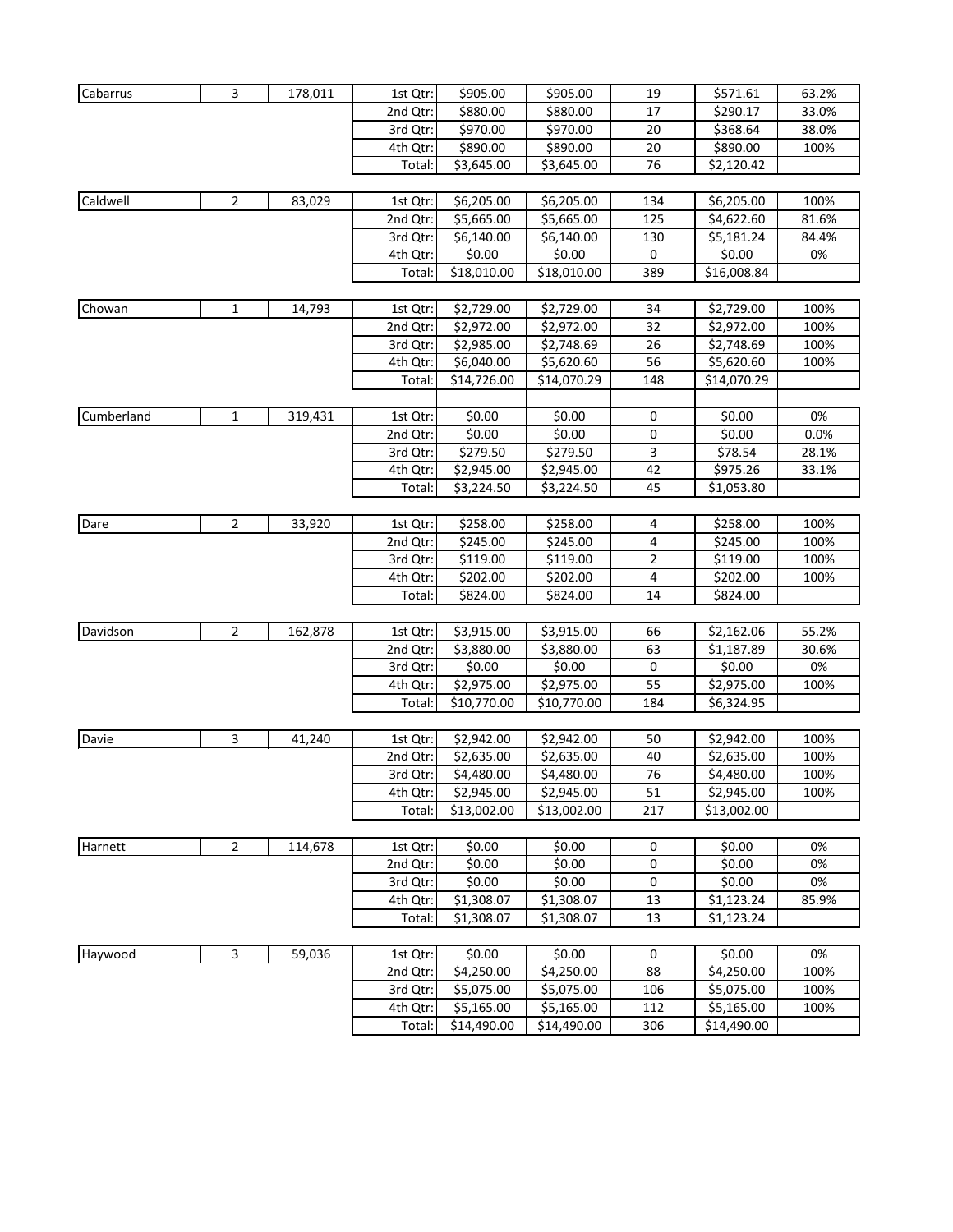| Madison  | $\overline{2}$ | 20,764  | 1st Qtr:             | \$1,590.00               | \$1,590.00               | 50       | \$1,590.00               | 100%           |
|----------|----------------|---------|----------------------|--------------------------|--------------------------|----------|--------------------------|----------------|
|          |                |         | 2nd Qtr:             | \$1,225.00               | \$1,225.00               | 38       | \$1,225.00               | 100%           |
|          |                |         | 3rd Qtr:             | \$1,560.00               | \$1,560.00               | 41       | \$1,560.00               | 100%           |
|          |                |         | 4th Qtr:             | \$820.00                 | \$820.00                 | 23       | \$820.00                 | 100%           |
|          |                |         | Total:               | \$5,195.00               | \$5,195.00               | 152      | \$5,195.00               |                |
|          |                |         |                      |                          |                          |          |                          |                |
| Martin   | $\mathbf{1}$   | 24,505  | 1st Qtr:             | \$4,966.36               | \$4,966.36               | 49       | \$4,966.36               | 100%           |
|          |                |         | 2nd Qtr:             | \$6,701.15               | \$6,701.15               | 63       | \$6,701.15               | 100%           |
|          |                |         | 3rd Qtr:             | \$6,127.78               | \$6,127.78               | 56       | \$6,127.78               | 100%           |
|          |                |         | 4th Qtr:             | \$6,307.58               | \$6,307.58               | 59       | \$6,307.58               | 100%           |
|          |                |         | Total:               | \$24,102.87              | \$24,102.87              | 227      | \$24,102.87              |                |
|          |                |         |                      |                          |                          |          |                          |                |
| McDowell | $\overline{2}$ | 44,996  | 1st Qtr:             | \$3,208.97               | \$3,208.97               | 31       | \$3,208.97               | 100%           |
|          |                |         | 2nd Qtr:             | \$4,638.16               | \$4,638.16               | 42       | \$2,864.94               | 61.8%          |
|          |                |         | 3rd Qtr:             | \$4,339.47               | \$4,339.47               | 37       | \$2,721.03               | 62.7%          |
|          |                |         | 4th Qtr:             | \$3,056.39               | \$3,040.30               | 31       | \$3,040.30               | 100%           |
|          |                |         | Total:               | \$15,242.99              | \$15,226.90              | 141      | \$11,835.24              |                |
|          |                |         |                      |                          |                          |          |                          |                |
| Moore    | 3              | 88,247  | 1st Qtr:             | \$7,350.00               | \$7,049.06               | 108      | \$6,538.46               | 92.8%          |
|          |                |         | 2nd Qtr:             | \$1,225.00               | \$1,225.00               | 19       | \$660.37                 | 53.9%          |
|          |                |         | 3rd Qtr:             | \$7,630.00               | \$7,580.10               | 126      | \$4,722.78               | 62.3%          |
|          |                |         | 4th Qtr:             | \$7,085.00               | \$7,064.48               | 132      | \$7,064.48               | 100%           |
|          |                |         | Total:               | \$23,290.00              | \$22,918.64              | 385      | \$18,986.09              |                |
| Orange   |                |         |                      |                          |                          |          |                          |                |
|          | 3              | 133,801 | 1st Qtr:<br>2nd Qtr: | \$6,646.28               | \$6,646.28               | 77<br>59 | \$3,070.32               | 46.2%<br>26.5% |
|          |                |         | 3rd Qtr:             | \$5,112.40<br>\$3,681.30 | \$5,112.40<br>\$3,681.30 | 44       | \$1,354.10<br>\$1,088.54 | 29.6%          |
|          |                |         | 4th Qtr:             | \$4,911.34               | \$4,911.34               | 60       | \$4,459.54               | 90.8%          |
|          |                |         | Total:               | \$20,351.32              | \$20,351.32              | 240      | \$9,972.50               |                |
|          |                |         |                      |                          |                          |          |                          |                |
| Polk     | $\overline{2}$ | 20,510  | 1st Qtr:             | \$1,230.00               | \$1,230.00               | 18       | \$1,230.00               | 100%           |
|          |                |         | 2nd Qtr:             | \$2,075.00               | \$2,075.00               | 31       | \$2,075.00               | 100%           |
|          |                |         | 3rd Qtr:             | \$1,555.00               | \$1,555.00               | 24       | \$1,555.00               | 100%           |
|          |                |         | 4th Qtr:             | \$690.00                 | \$690.00                 | 10       | \$690.00                 | 100%           |
|          |                |         | Total:               | \$5,550.00               | \$5,550.00               | 83       | \$5,550.00               |                |
|          |                |         |                      |                          |                          |          |                          |                |
| Randolph | $\overline{2}$ | 147,752 | 1st Qtr:             | \$2,559.00               | \$2,559.00               | 40       | \$1,504.57               | 58.8%          |
|          |                |         | 2nd Qtr:             | \$2,199.00               | \$2,199.00               | 39       | \$845.47                 | 38.4%          |
|          |                |         | 3rd Qtr:             | \$2,410.00               | \$2,410.00               | 36       | \$838.25                 | 34.8%          |
|          |                |         | 4th Qtr:             | \$2,282.00               | \$2,282.00               | 37       | \$2,282.00               | 100%           |
|          |                |         | Total:               | \$9,450.00               | \$9,450.00               | 152      | \$5,470.29               |                |
|          |                |         |                      |                          |                          |          |                          |                |
| Richmond | $\mathbf{1}$   | 46,639  | 1st Qtr:             | \$15,697.99              | \$15,697.99              | 158      | \$11,911.13              | 75.9%          |
|          |                |         | 2nd Qtr:             | \$10,162.56              | \$10,162.56              | 102      | \$7,154.45               | 70.4%          |
|          |                |         | 3rd Qtr:             | \$8,524.55               | \$8,524.55               | 84       | \$8,524.55               | 100%           |
|          |                |         | 4th Qtr:             | \$8,527.16               | \$8,527.16               | 85       | \$8,527.16               | 100%           |
|          |                |         | Total:               | \$42,912.26              | \$42,912.26              | 429      | \$36,117.29              |                |
|          |                |         |                      |                          |                          |          |                          |                |
| Robeson* | $\mathbf{1}$   | 134,168 | 1st Qtr:             | \$18,664.00              | \$18,664.00              | 191      | \$5,008.58               | 26.8%          |
|          |                |         | 2nd Qtr:             | \$20,930.00              | \$20,930.00              | 202      | \$4,925.17               | 23.5%          |
|          |                |         | 3rd Qtr:             | \$13,023.00              | \$13,022.48              | 127      | \$8,430.67               | 64.7%          |
|          |                |         | 4th Qtr:             | \$17,375.00              | \$17,373.48              | 173      | \$9,577.31               | 55.1%          |
|          |                |         | Total:               | \$69,992.00              | \$69,989.96              | 693      | \$27,941.73              |                |